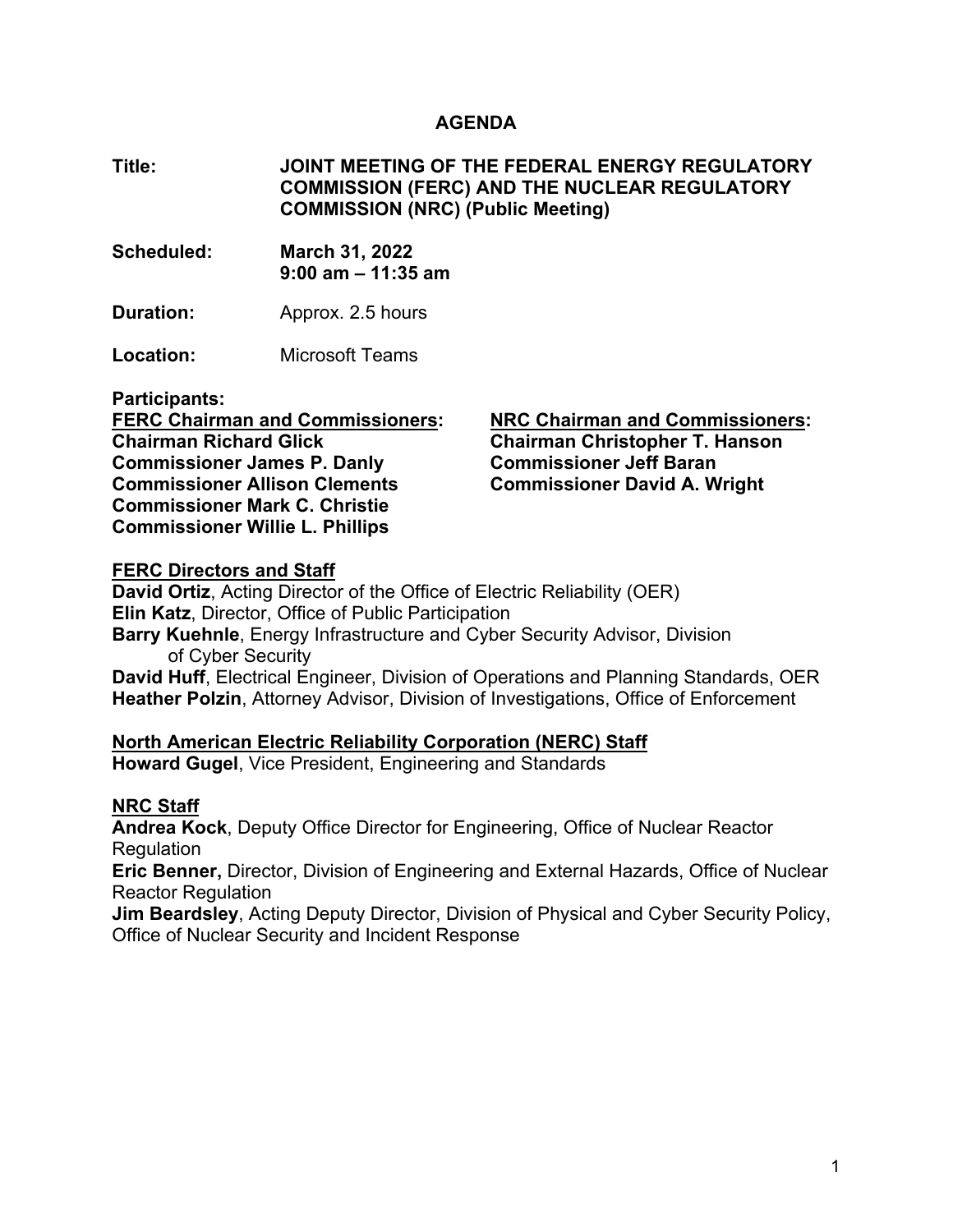| <b>Topics</b>                                                                                                                                                                                                                                                   | <b>Presentation</b> |
|-----------------------------------------------------------------------------------------------------------------------------------------------------------------------------------------------------------------------------------------------------------------|---------------------|
| Introductions and Opening Statements<br>$\bullet$                                                                                                                                                                                                               | 15 mins.            |
| Grid Reliability, Nuclear Power Plants (NPPs) & Other Topics                                                                                                                                                                                                    | 1hr 45 mins.        |
| <b>NERC</b><br>Howard Gugel, NERC, Vice President, Engineering and Standards<br><b>State of Reliability</b><br>O<br><b>Long Term Reliability Assessment</b><br>$\circ$<br><b>Energy Reliability Assessment Task Force</b><br>$\circ$                            | 20 mins.            |
| Q&A                                                                                                                                                                                                                                                             | 15 mins.            |
| <b>FERC</b><br><b>Elin Katz, Director, Office of Public Participation</b><br>New initiative to assist the public navigating FERC proceedings<br>$\circ$                                                                                                         | 10 mins.            |
| <b>David Ortiz, Acting Director of the Office of Electric Reliability</b><br><b>David Huff, Electrical Engineer, Office of Electric Reliability</b><br><b>Heather Polzin, Attorney Advisor, Office of Enforcement</b><br><b>Cold Weather Inquiry</b><br>$\circ$ | 10 mins.            |
| Q&A                                                                                                                                                                                                                                                             | 15 mins.            |
| <b>NRC</b>                                                                                                                                                                                                                                                      | 20 mins.            |
| <b>Andrea Kock, Deputy Office Director for Engineering, Office of Nuclear Reactor</b><br>Regulation<br><b>Current Fleet of Operating Reactors</b><br>$\circ$<br><b>Advanced Reactors Update</b><br>$\circ$                                                      |                     |

- o Subsequent License Renewal
- o Decommissioning

**Eric Benner**, Director, Division of Engineering and External Hazards, Office of Nuclear Reactor Regulation

- o Recent weather-related operating experience impacting NPP availability
- o Dam Safety Program Interagency Agreement
- o Opportunities to leverage NRC and FERC (DOE) research activities on electromagnetic pulse

**Q&A**15 mins.